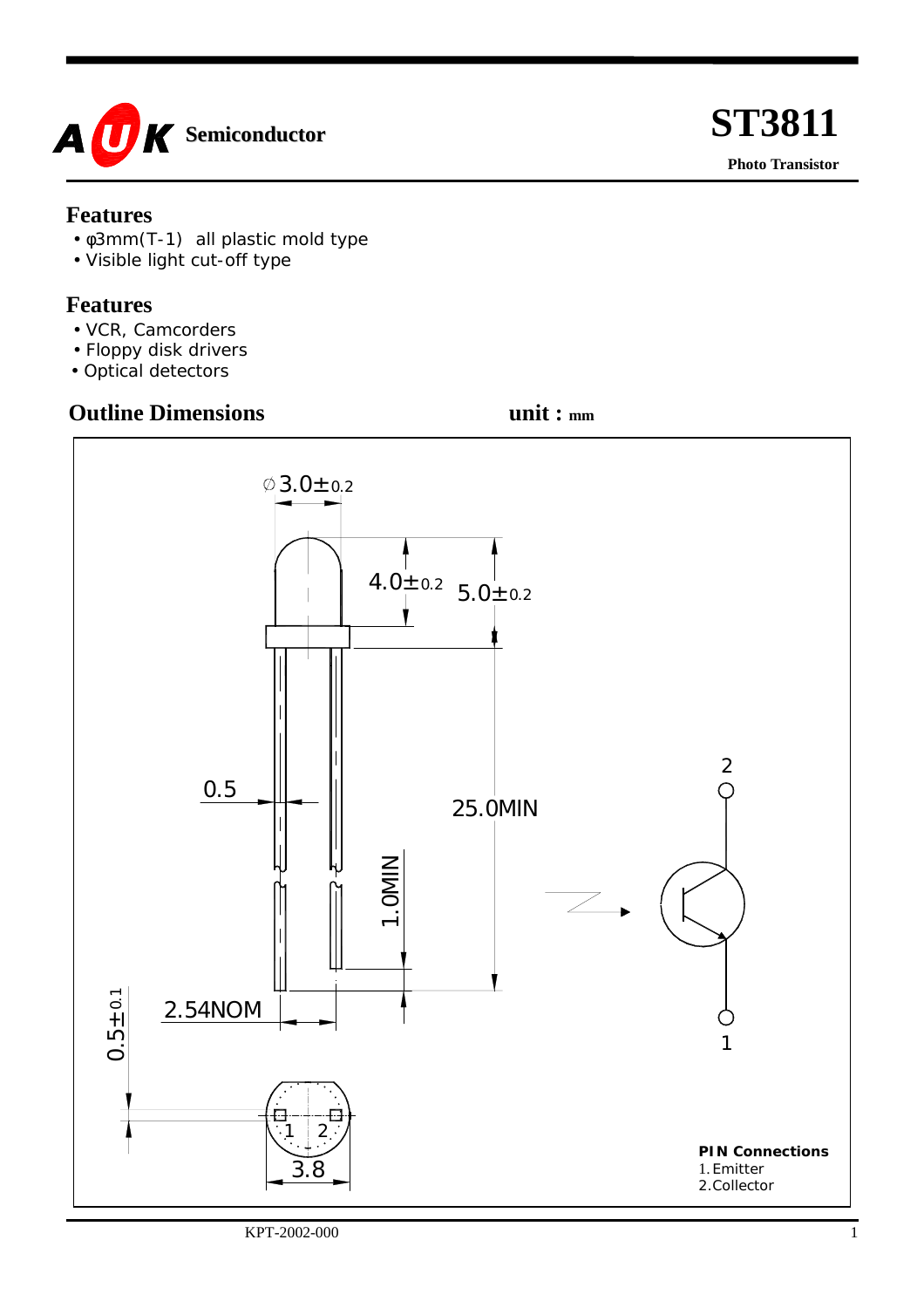## **Absolute maximum ratings**

| Characteristic                       | <b>Symbol</b> | <b>Ratings</b>       | Unit |  |
|--------------------------------------|---------------|----------------------|------|--|
| Collector-Emitter Voltage            | $V_{CEO}$     | 35                   |      |  |
| Emitter-Collector Voltage            | $V_{ECO}$     |                      |      |  |
| <b>Collector Current</b>             | $\sim$        | 20                   | mA   |  |
| <b>Collector Power Dissipation</b>   | $P_D$         | 75                   | mW   |  |
| Operating Temperature                | opr           | $-25$ 85             |      |  |
| Storage Temperature                  | stg           | $-30$ 100            |      |  |
| * <sup>1</sup> Soldering Temperature | sol           | for 5 seconds<br>260 |      |  |

\*1.Keep the distance more than 2.0mm from PCB to the bottom of Photo TR package

### **Electrical Characteristics**

| <b>Characteristic</b>              |                  | <b>Symbol</b>               | <b>Test Condition</b>                             | Min.         | Typ. | Max.                     | Unit |
|------------------------------------|------------------|-----------------------------|---------------------------------------------------|--------------|------|--------------------------|------|
| <b>Current Dark Current</b>        |                  | $L_{\text{CEO}}$            | $V_{CFO} = 10V$ , $E_e = 0$                       |              | 0.05 | 0.5                      | uA   |
| * <sup>3</sup> Light Current       |                  | $\mathsf{I}_{\mathsf{CFL}}$ | $V_{CF} = 5V$ , $E_e$ 1 mW/                       |              | 4.5  | $\overline{\phantom{a}}$ | mA   |
| Current-Emitter Saturation Voltage |                  | $V_{CE(sat)}$               | $I_c = 0.5 \text{mA}, E_e$ 1 mW/                  |              | 0.2  | $\overline{\phantom{0}}$ |      |
| Switching Time                     | Rise Time        |                             | $V_{cc} = 10V$ , $I_c = 1mA$<br>$R_1 = 100\Omega$ |              | 2.5  |                          | us   |
|                                    | <b>Fall Time</b> | t,                          |                                                   |              | 3.8  |                          |      |
| <b>Spectral Sensitivity</b>        |                  |                             |                                                   | $700 - 1000$ |      | nm                       |      |
| Peak Sensitivity Wavelength        |                  | D                           |                                                   |              | 880  | $\overline{\phantom{0}}$ | nm   |
| Half angle                         |                  | $\theta$ 1/2                | $I_c = 20mA$                                      |              | ±20  | $\overline{\phantom{0}}$ | deg  |

 $*1$ . Tolerance =  $\pm$  30%